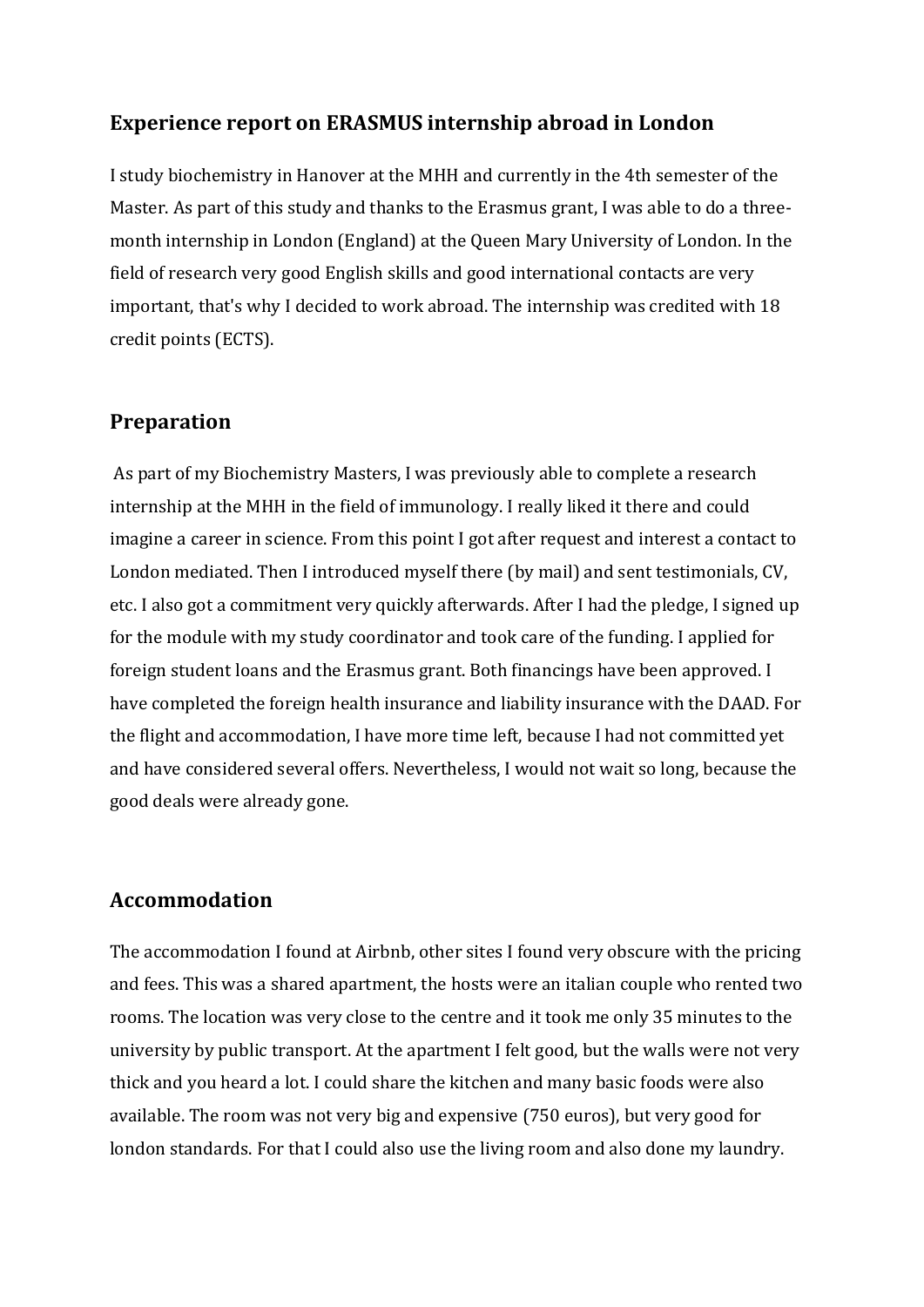# **Queen Mary University of London**

The university was in the district of Whitechapel, I had a good connection via public transport. The building included a large-capacity laboratory and an open-plan office, lecture halls and cafeteria were in the building next door. I was warmly received by the team and cared for me very well. The presence time were flexible, I got my own place in the office and could acquire a lot of knowledge. I was very well trained and was allowed to work independently in the laboratory. In addition, I was there over the Christmas season and was able to witness two Christmas parties.



# **Everyday life and free time**

I was able to make my time flexible, I have done a lot in London. I actually did something every weekend. In London, I found the visits to Soho and Chinatown was the best. Free guided tours in English are also offered and are very interesting, as you will learn a lot about history. Over the Christmas season, my parents visited me for a week and went on a great sightseeing tour together.

During the week I made small tours, visited the local parks, twice I went to the cinema. In the evening I read scientific papers or an English book to improve my English. I also registered in a gym nearby and went about twice a week. Otherwise, I bought, cooked and talked to my flat mates or tried local TV channels.